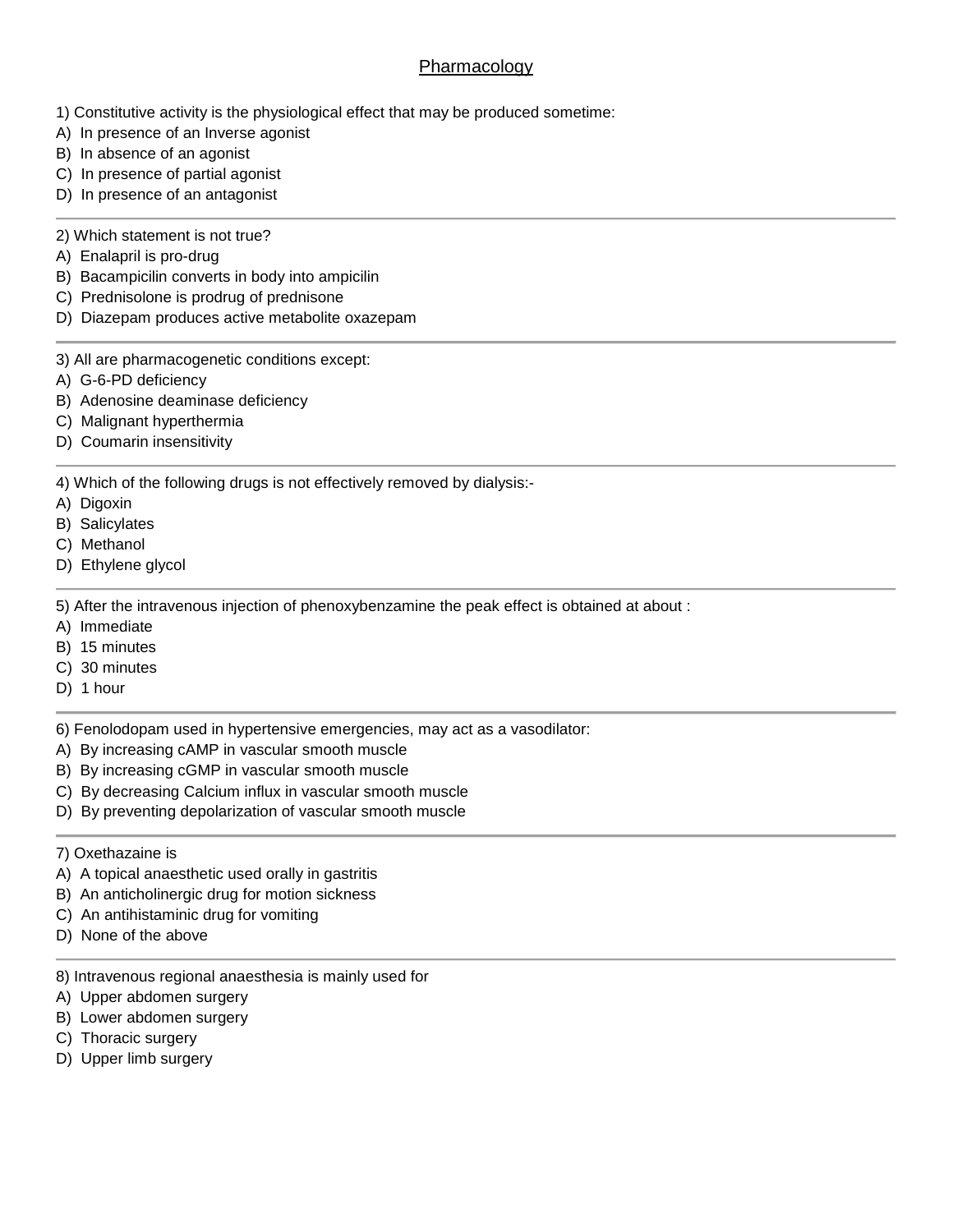- 9) Following are the indirect acting sympathomimetics except
- A) Phenmetrazine
- B) Modafinil
- C) Methylphenidate
- D) Dexmedetomidine

10) Which of the following is correct regarding drug interactions with nondepolarizing neuromuscular blockers (NMBs)?

- A) Desflurane reduces the effects of nondepolarizing NMBs
- B) Cholinesterase inhibitors increase the effects of nondepolarizing NMBs
- C) Aminoglycosides increase the effects of nondepolarizing NMBs
- D) Calcium channel blockers reduce the effect of nondepolarizing NMBs

11) A beta adrenoceptor blocker which is not likely to be effective in improving the essential skeletal muscle tremors is :

- A) Propronolol
- B) Timolol
- C) Nadolol
- D) Betaxolol

12) A patient developed anaphylactic shock was treated with adrenaline. However, the patient did not respond fully to this treatment. History revealed that the patient was taking the following hypertensive which could have prevented the effect of adrenaline:

- A) Atenolol
- B) Propranolol
- C) Doxazosin
- D) Acebutalol

13) Most common dose related adverse drug reaction of phenytoin that requires dosage adjustment include:

- A) Nystagmus
- B) Loss of smooth extra ocular pursuit movements
- C) Diplopia and Ataxia
- D) None of the above
- 14) All statements are true regarding Cilostozol except
- A) It is PDE-III inhibitor
- B) It has vasodilating activity
- C) It has a favourable effect on lipid profile
- D) Not extensively metabolised by CYP isoenzymes

15) Loading dose is usually given to start therapy with all anti platelet agents EXCEPT:

- A) Ticagrelor
- B) Clopidogrel
- C) Prasugrel
- D) Dipyridamole

16) Which of the following reduces Triglyceride synthesis in liver by primarily inhibiting the lipolysis in adipose tissue andthus limiting the available free fatty acids required for TG synthesis:

- A) Lovastatin
- B) Niacin
- C) Cholestyramine
- D) Fenofibrate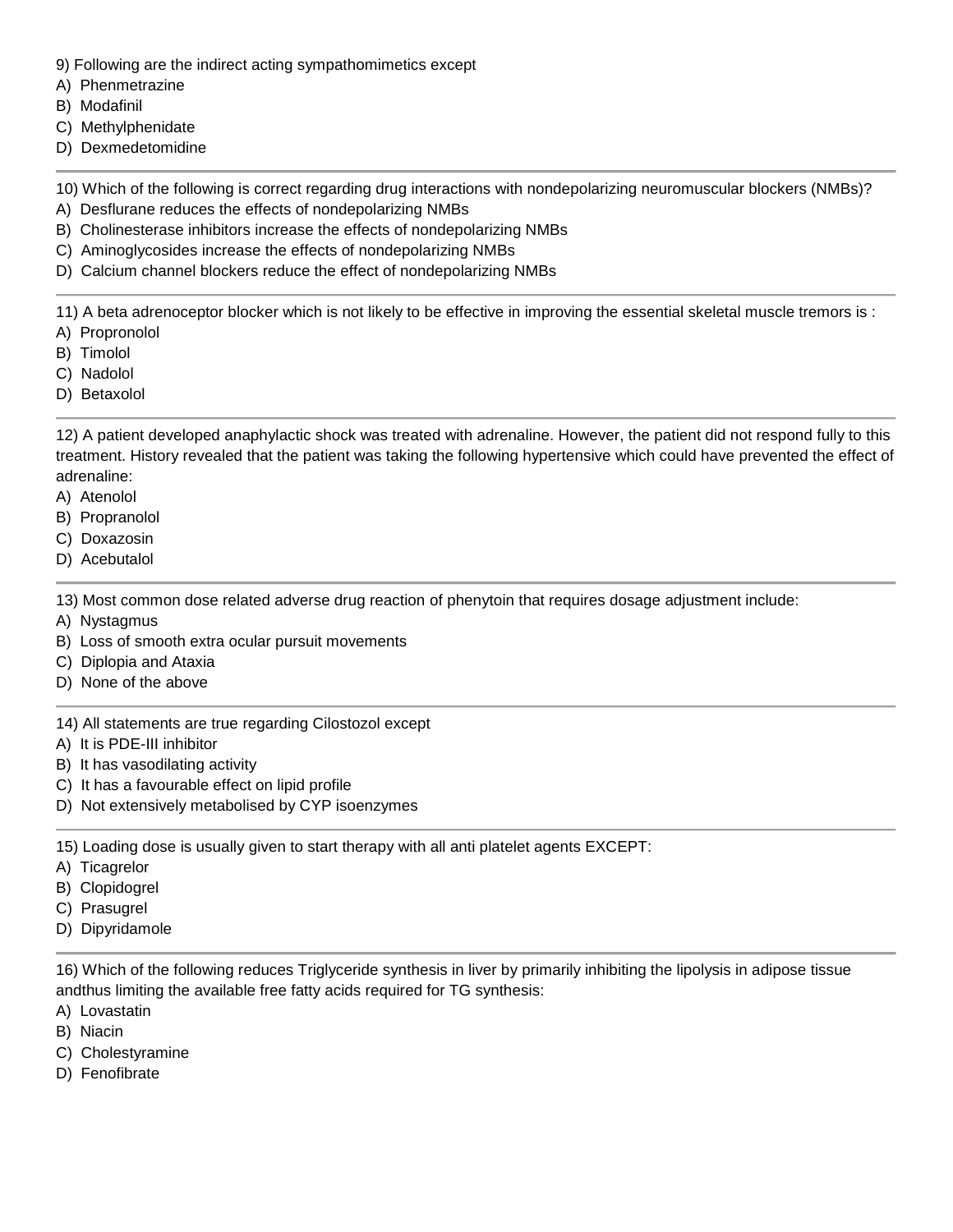- 17) All are true regarding Glinides except –
- A) They stimulate insulin secretion
- B) Bind to distinct site on beta cells thus closing ATP sensitive  $K^+$  channel
- C) Categorized as "Post Prandial Glucose Regulators"
- D) Should always be combined with sulfonylurea

18) Following Dopamine agonist can cause a modest reduction in HbA1c and has a glucose lowering effect in type-2 diabetes:

- A) Aphmorphine
- B) Bromocriptine
- C) Rotigotine
- D) Ropinirole

19) Plasma half life of the following may be increased significantly with concurrent use of cimetidine –

- A) Pramipexole
- B) Rophinirole
- C) Apromophine
- D) Bromocrptine

20) Among the drugs used in patients of multiple sclerosis, following can cause 'first-dose bradycardia'

- A) Interferon 1a
- B) Fingolimod
- C) Dimethy fumarate
- D) Glatiramer

21) A potassium channel blocker, approved for symptomatic treatment of Multiple sclerosis is

- A) Dofetilide
- B) Dronedarone
- C) Sotalol
- D) Dalfampridine

22) All the following agents may cause cognitive impairment, including memory problems when used at recommended doses except –

- A) Diphenhydramine
- B) Zolpidem
- C) Phenobarbital
- D) Ramelteon

23) Which of the following agents has a rapid anxiolytic effect and would be best for the acute management in anxiety?

- A) Buspirone
- B) Venlafaxine
- C) Lorazepam
- D) Escitalopram

24) An antidepressant that may be useful in relieving the pain associated with fibromyalgia is :

- A) Dapoxetine
- B) Citalopram
- C) Fluoxetine
- D) Duloxetine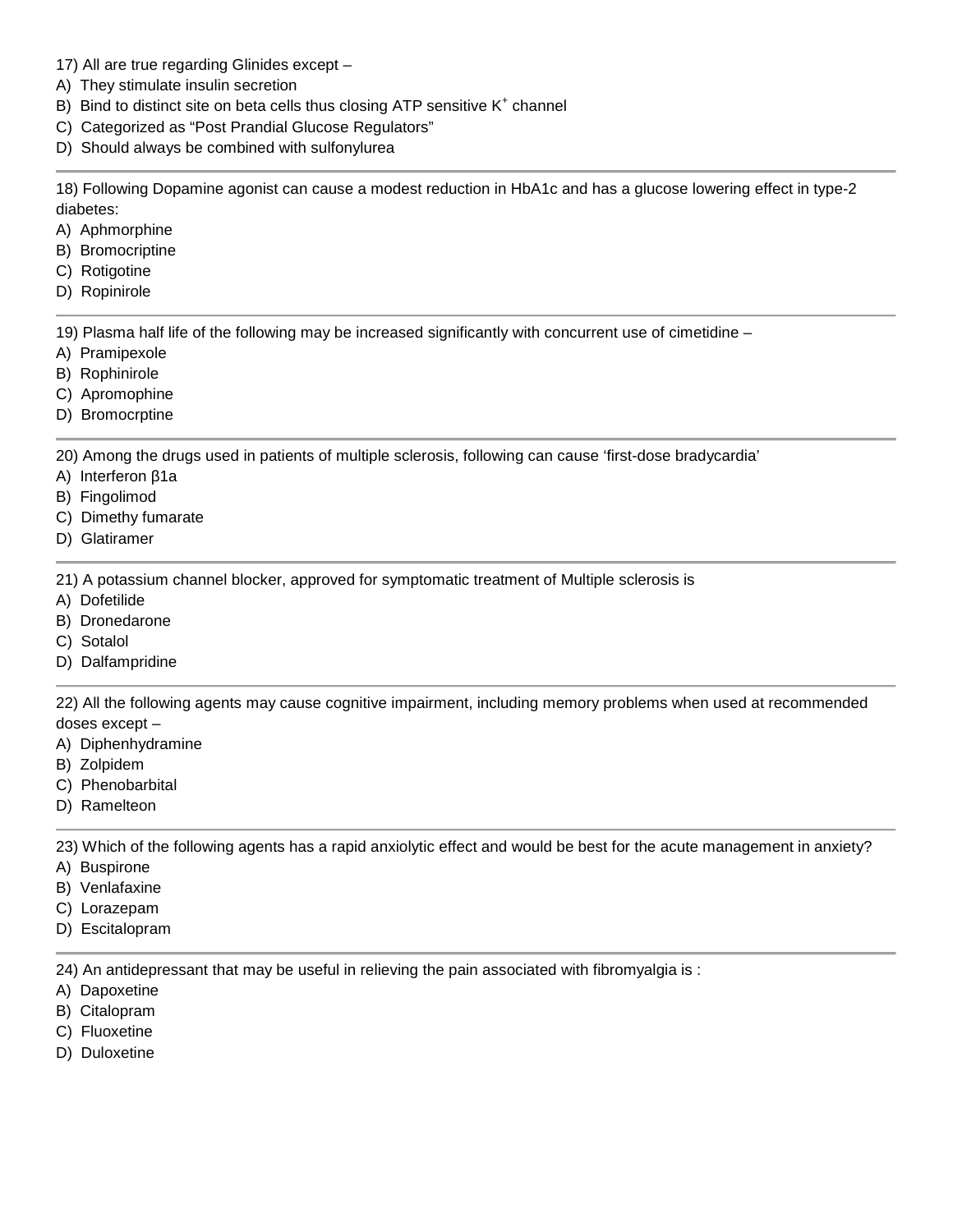- 25) The antidepressant which is also available in a transdermal delivery system include
- A) Tranylcypromine
- B) Phenelizne
- C) Isocarboxazid
- D) Selegiline

26) Which among the following antidepressant acts mainly through its antagonistic action on  $5HT<sub>2A</sub>$  and alpha<sub>2</sub> receptors:

- A) Doxepin
- B) Moprotiline
- C) Mirtzapine
- D) Selegiline

27) Which is the following antidepressant is contraindicated in a patient of angle closure glaucoma

- A) Amitriptyline
- B) Sertraline
- C) Bupropion
- D) Mirtzapine

28) An adolescent male is newly diagnosed with schizophrenia. Which of the following antipsychotic agents may have the best chance to improve his apathy and blunted affect ?

- A) Chlorpromazine
- B) Fluphenazine
- C) Haloperidol
- D) Risperidone

29) Which one of the following antipsychotics has been shown to be a partial agonist at the dopamine  $D_2$  receptor?

- A) Aripiprazole
- B) Clozapine
- C) Haloperidol
- D) Risperidone

30) Which of the following antipsychotic agents is most associated with the possibility of a haematological dyscrasis such as agranulocytosis in a patient being treated for schizophrenia

- A) Chlropromazine
- B) Buspirone
- C) Lithium
- D) Clozapine

31) Which is the following drugs is most useful for the treatment of absence seizures?

- A) Rufinamide
- B) Tiagabine
- C) Levetiracetam
- D) Lamotrigine

32) Which is the following is a first-line medication for generalized tonic-clonic seizures ?

- A) Ethosuximide
- B) Felbamate
- C) Clonazepam
- D) Topiramate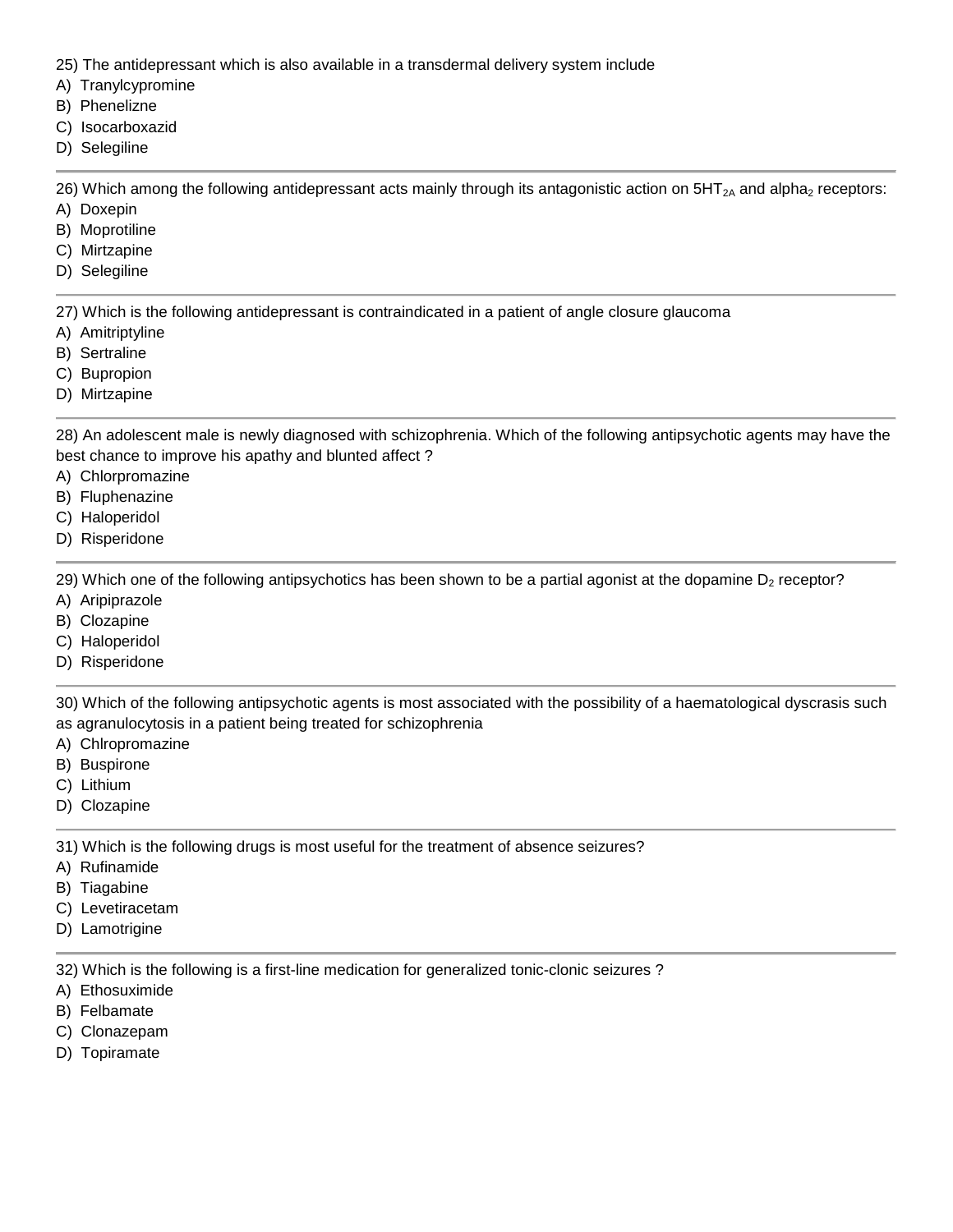33) Which of the following is a potent analgesic but a weak anaesthetic ?

- A) Etomidate
- B) Halothane
- C) Midazolam
- D) Nitrous oxide

34) An elderly patient with asthma and low blood pressure requires anaesthesia for an emergency surgical procedure. Which of the following agents would be most appropriate for inducing anaesthesia in this patient ?

- A) Desflurane
- B) Ketamine
- C) Propotol
- D) Thiopental

35) Adrenaline causes vasoconstriction in all of the following vessels except

- A) Gut
- B) Cerebral
- C) Cutaneous
- D) Renal

36) All of the following are bronchoconstrictor except

- A)  $PGE<sub>2</sub>$
- B)  $PGF<sub>2</sub>$
- C)  $LTC<sub>4</sub>$
- D)  $LTD<sub>4</sub>$
- 37) Platelet activation factor has all characters except
- A) Produces platelets aggregation and release reaction
- B) Chemotactic to neutorophils, eosinophila and monocytes
- C) Vasoconstrictor to most of the blood vessels
- D) Bronchoconstrictor

## 38) Allopurinol :

- A) Increases the metabolism of theophyline
- B) Decreases the metabolism of theophyline
- C) Increases oral absorption of theophyline
- D) Decreases oral absorption of theophyline

39) All of the following have receptors at cell membrane except

- A) Insulin
- B) Oxytocin
- C) Adrenaline
- D) Thyroxine

## 40) Cosyntropin test is for :

- A) Diagnosis of adrenal insufficiency
- B) Diagnosis of thyroid insufficiency
- C) Diagnosis of pituitary insufficiency
- D) None of the above
- 41) Radioactive Iodine<sup>131</sup> emits following rays
- A) X rays and Beta rays
- B) Beta rays and Alpha rays
- C) Delta rays and Beta rays
- D) Delta rays and X rays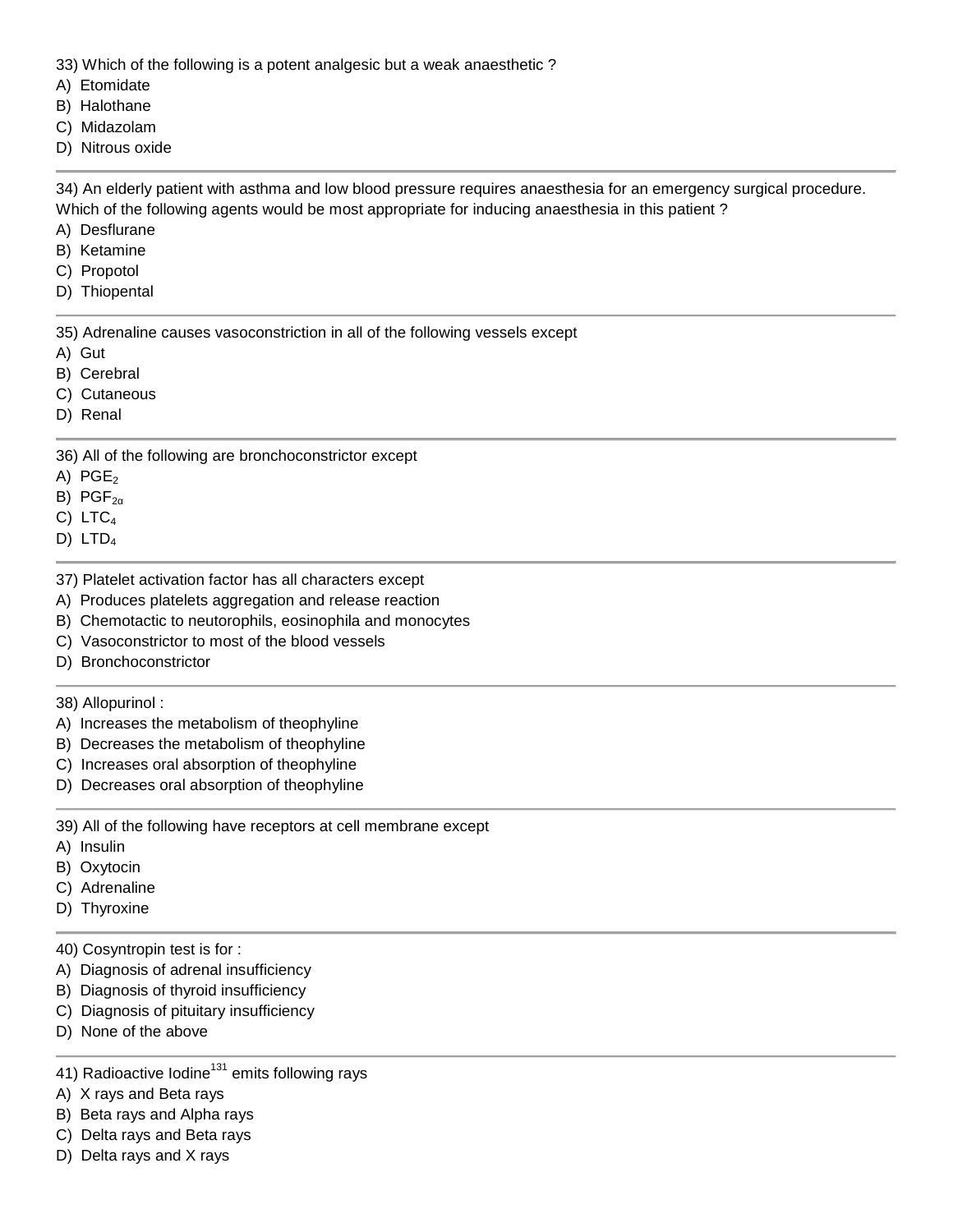- 42) Tyrosine protein kinase activity is present at
- A) Alpha subunit of insulin receptors
- B) Beta subunit of insulin receptors
- C) Gamma subunit of insulin receptors
- D) Delta subunit of insulin receptors

43) Which of the following drugs is metabolized by plasma pseudocholinesterase ?

- A) Atracurium
- B) Cis-atracurium
- C) Methenamine hippurate
- D) Mivacurium

44) All of the following drugs may be useful in Hereditary Angioedema, except

- A) Icatibant
- B) Danazol
- C) Midodrine
- D) Tranexamic acid

45) A disulfiram like reaction with Alcohol is seen with all of the following, except

- A) Procarbazine
- B) Carbamazepine
- C) Chlorpropamide
- D) Cefoperazine

46) Biliary Pseudolithiasis is a side effect of high doses of:

- A) Amphotericin B
- B) Imipinem
- C) Ceftriaxone
- D) Vancomycin

47) Shortest break period to switch over from a MAO inhibitor to another antidepressant will be observed after stopping

- the therapy with
- A) Moclobemide
- B) Tranylcypromine
- C) Phenelzine
- D) Selegiline

48) Drug of choice for primary therapy of invasive aspergillosis is

- A) Fluconazole
- B) Voriconazole
- C) Flucytosine
- D) Itraconazole

49) False statement regarding Raloxifene is that it –

- A) Increases bone density without increasing the risk of endometrial cancer
- B) Decreases risk of invasive breast cancer
- C) Decreases risk of venous thromboembolism
- D) Decreases Total Cholesterol
- 50) Chopidogrel therapy is likely to be ineffective in following patients
- A) Poor CYP 2D6 metabolizer
- B) Fast CYP 1A2 metabolizer
- C) Poor CYP 2E1 metabolizer
- D) Poor CYP 2C19 metabolizer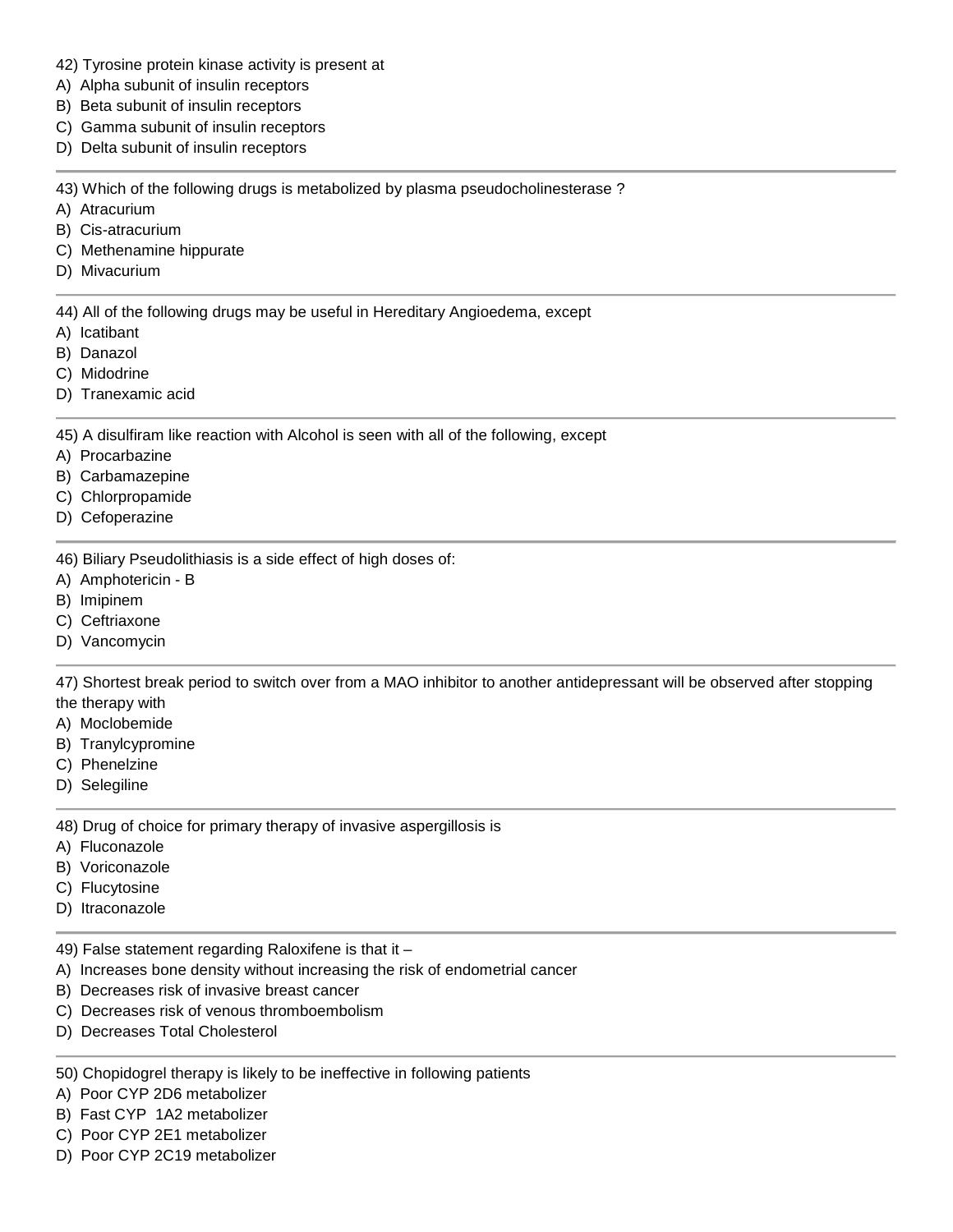51) Postmenopausal female developed osteoporotic vertebral fracture. Which one of the following is likely to reduce her pain of osteoporotic fracture :

- A) Calcitonin
- B) Zoledronic acid
- C) Denosumab
- D) Teriparatide

52) An alcoholic male suffering from Hepatic cirrhosis had ascites and oedema. Which one of the following would be most

appropriate choice A) Cholrthalidone

- B) Spinorolactone
- C) Furosemide
- D) Hydrochlorthiazide

53) Which one of the following is a side effect of Amlodpine

- A) Bradycardia
- B) Cough
- C) Ankle edema
- D) QT prolongation

54) A patient on antipsychotic medication developed muscle rigidity, fever, altered mental status & stupor, unstable blood pressure and myoglobinemia. Which one of the following drugs may be helpful

- A) Gabapentin
- B) Amantadine
- C) Bromocriptine
- D) Pramipexole

55) A patient of cardiovascular disease needs a Non-Sterordal Anti inflammatory drug for some other ailment. Which one of the following appear to be least likely to be harmful

- A) Ibuprofen
- B) Piroxicam
- C) Inodomethacin
- D) Paracetamol

56) All statements are correct except

- A) Inhalation of  $CO<sub>2</sub>$  can accelerate induction and recovery of general anaesthesia
- B) Inhalation of  $CO<sub>2</sub>$  produces cerebral vasodilation
- C) Inhalation of  $CO<sub>2</sub>$  stimulates respiration
- D) Intercostal muscles paralysis occurs in phase I of general anaesthesia

57) Amongst following maximum blood : Gas partition coefficient is with

- A) Nitrous oxide
- B) Desflurane
- C) Halothane
- D) Isoflurane

58) Which of the following statement regarding Tapentadol is not correct

- A) It is an agonist at the mu receptor
- B) It is an inhibitor of Nor-epinphrine uptake
- C) Metabolised mainly by glucuronidation
- D) Dose should be reduced in moderate renal impairment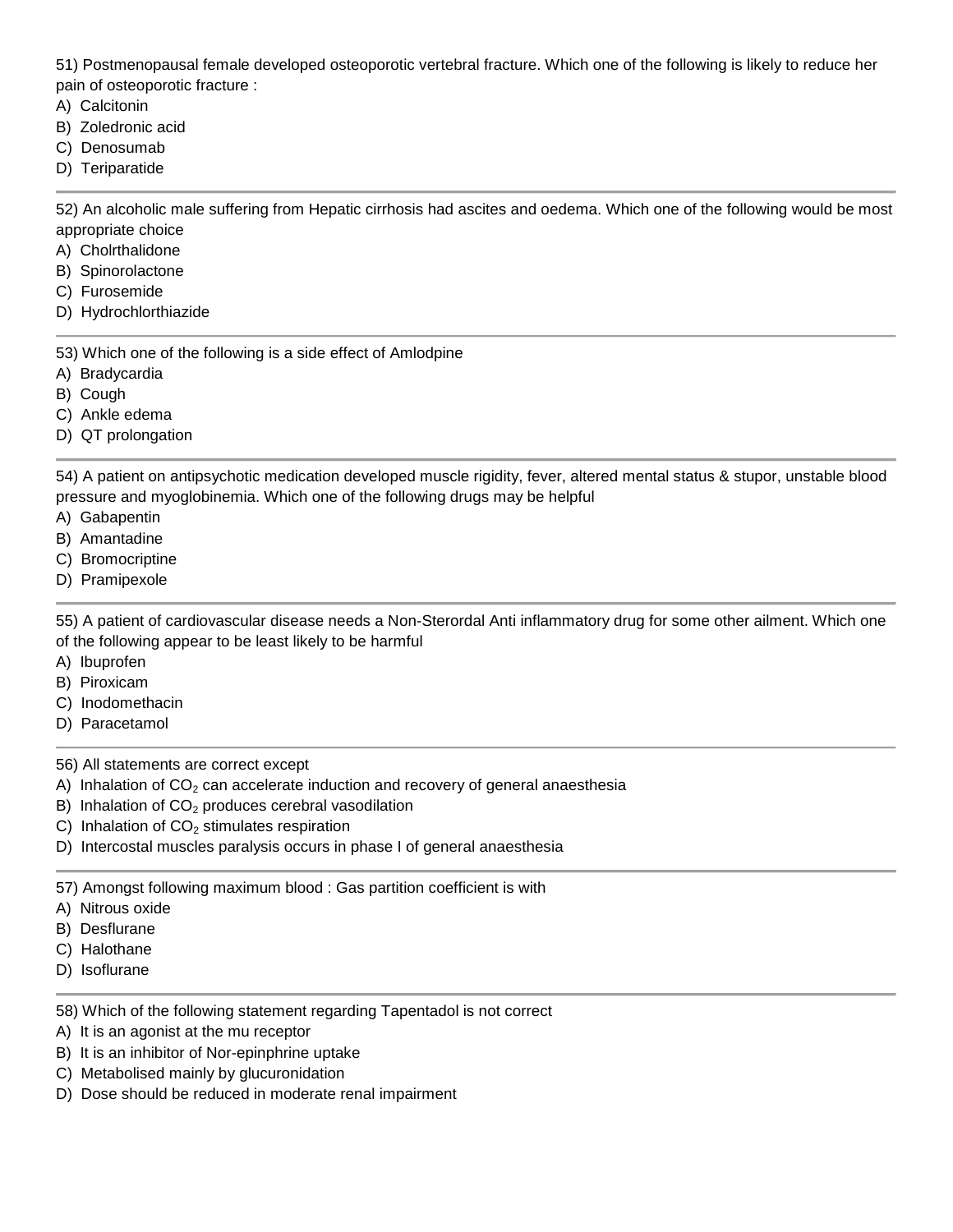59) Which of the following opioids is the best choice for treating pain associated with diabetic peripheral neuropathy

- A) Morphine
- B) Tapentadol
- C) Codeine
- D) Buprenorphine
- 60) Which of the following is correct regarding digoxin when used for atrial fibrillation
- A) Digoxin works by blocking voltage-sensitive calcium channels
- B) Digoxin is used for rhythm control in patients with atrial fibrillation
- C) Digoxin increases conduction velocity through the AV node
- D) Digoxin levels of 1 to 2 ng/mL are desirable in the treatment of atrial fibrillation

61) In which disease state is cilostazol contraindicated

- A) Peripheral arterial diseases
- B) Gout
- C) Heart failure with reduced ejection fraction
- D) Osteoporosis

62) Which is considered "fibrin selective" because it rapidly activates plasminogen that is bound to fibrin

- A) Alteplase
- B) Fondaparinux
- C) Streptokinase
- D) Urokinase

63) All are true statements regarding Rifabutin except :

- A) It is preferred in AIDS patients taking PIs or NNRTIs
- B) It is more potent inducer of CYP 450 enzymes than Rifampicin
- C) It can cause skin hyperpigmentation
- D) It can cause neutropenia

64) A 56 year old man presents to the emergency room with complaints of swelling, redness, and pain in his right leg. The patient is diagnosed with acute DVT and requires treatment with an anticoagulant. All of the following are approved for treatment of this patient's DVT except

- A) Rivaroxban
- B) Dabigatran
- C) Enoxaparin
- D) Heparin

65) A 58 years old man receives intravenous alteplase treatment for acute stroke. Five minutes following completion of alteplase infusion, he develops orolingual angioedema. Which of the following drugs may have increased the risk of developing orolingual angioedema in this patient:

- A) ACE inhibitor
- B) GP IIb/IIIa receptor antagonist
- C) Phosphodiesterase inhibitor
- D) Thiazide diuretic

66) Drug that is misused in sexual assaults or so called "date-rapes"

- A) Gepirone
- B) Flunitrazepam
- C) Midazolam
- D) Zaleplon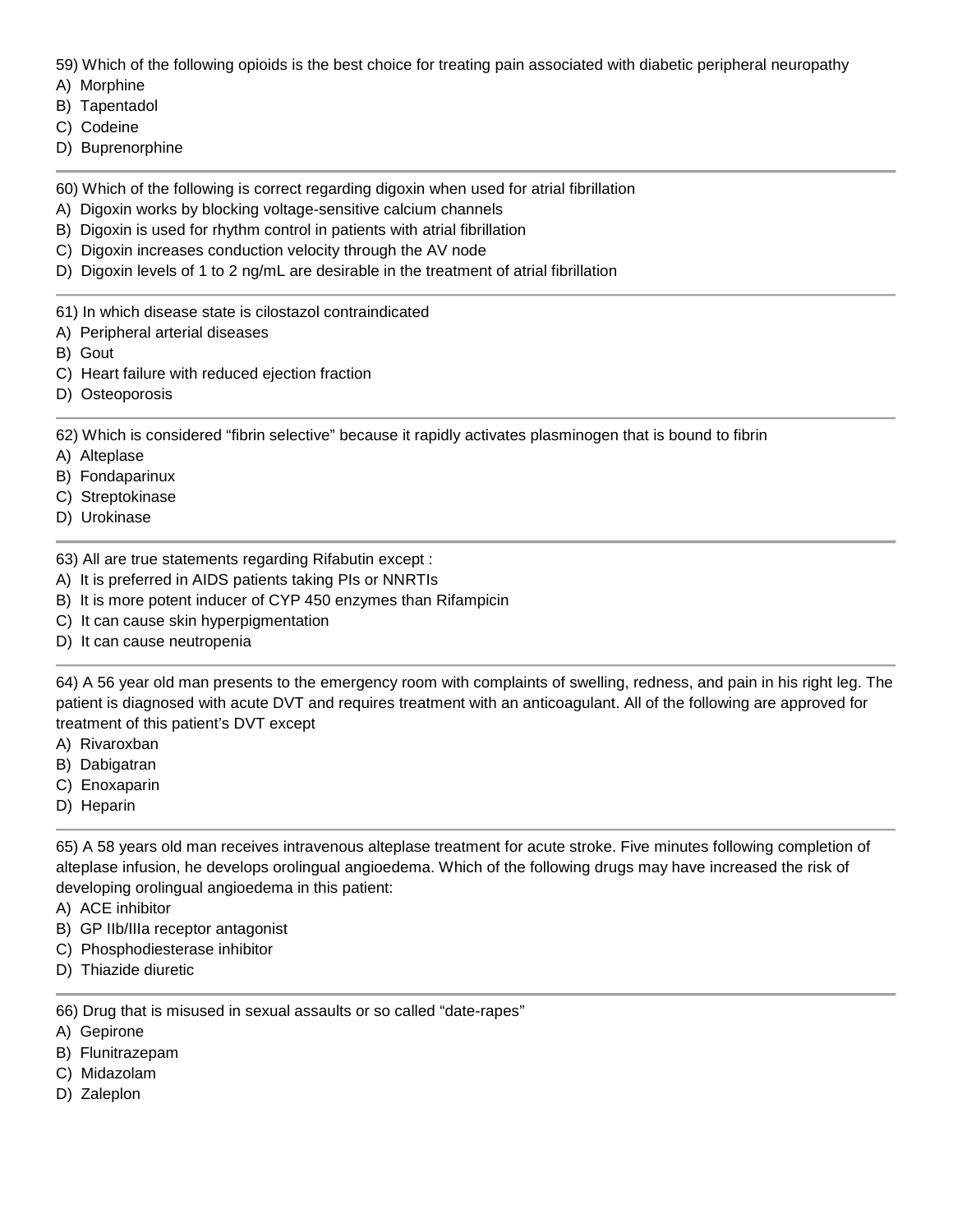67) A hallucinogenic drug, commonly known as Ecstasy or Molly and was popularized among those attending late-night "rave" parties

- A) Bultylone
- B) Mehtylene dioxypyrovalerone
- C) Methylene dioxymethamphetamine
- D) Lysergic acid diethylamide (LSD)
- 68) Following statement regarding Ranolazine are true except that it
- A) Inhibits the late phase of the sodium current
- B) Does not prolong QT interval
- C) Has antianginal as well as antiarrythmic properties
- D) Reduces intracellular sodium & calcium overload
- 69) Following statement regarding Fondaparinux are correct except that it :
- A) Is a synthetic derivative of L-arginine
- B) Selectively inhibits only factor Xa
- C) Is approved for prophylaxis of various thromboembolism
- D) Is eliminated in the urine mainly as unchanged drug

70) The anion-exchange resin that can be used in type-2 diabetes due to the glucose-lowering effects

- A) Cholestyramine
- B) Colestipol
- C) Colesevelam
- D) None of the above

71) "Monday morning disease" occurs in workers of chemical industries due to exposure to

- A) Organophosphates
- B) Pentylenetetrazole
- C) Organic Nitrate
- D) Methylxanthines

72) Sodium bicarbonate is not preferred as an oral antacid for long term use because

- A) It is a weak antacid
- B) Systemic absorption can produce transient metabolic alkalosis
- C) It can increase the Flatulence
- D) It can aggravate the pain of peptic ulcer

73) Following statement are true regarding Hydroxyurea except that:

- A) It can reduce the frequency of painful sickle cell crises
- B) It can be used to treat chronic myelogenous leukaemia
- C) It can be used to treat polycythemia vera
- D) It apparently decreases the foetal haemoglobin levels

74) Out of the following drugs the antimicrobial that can be given as one time dose for the treatment of urinary treat infection is:

- A) Aztreonam
- B) Vancomycin
- C) Fosfomycin
- D) Telavanacin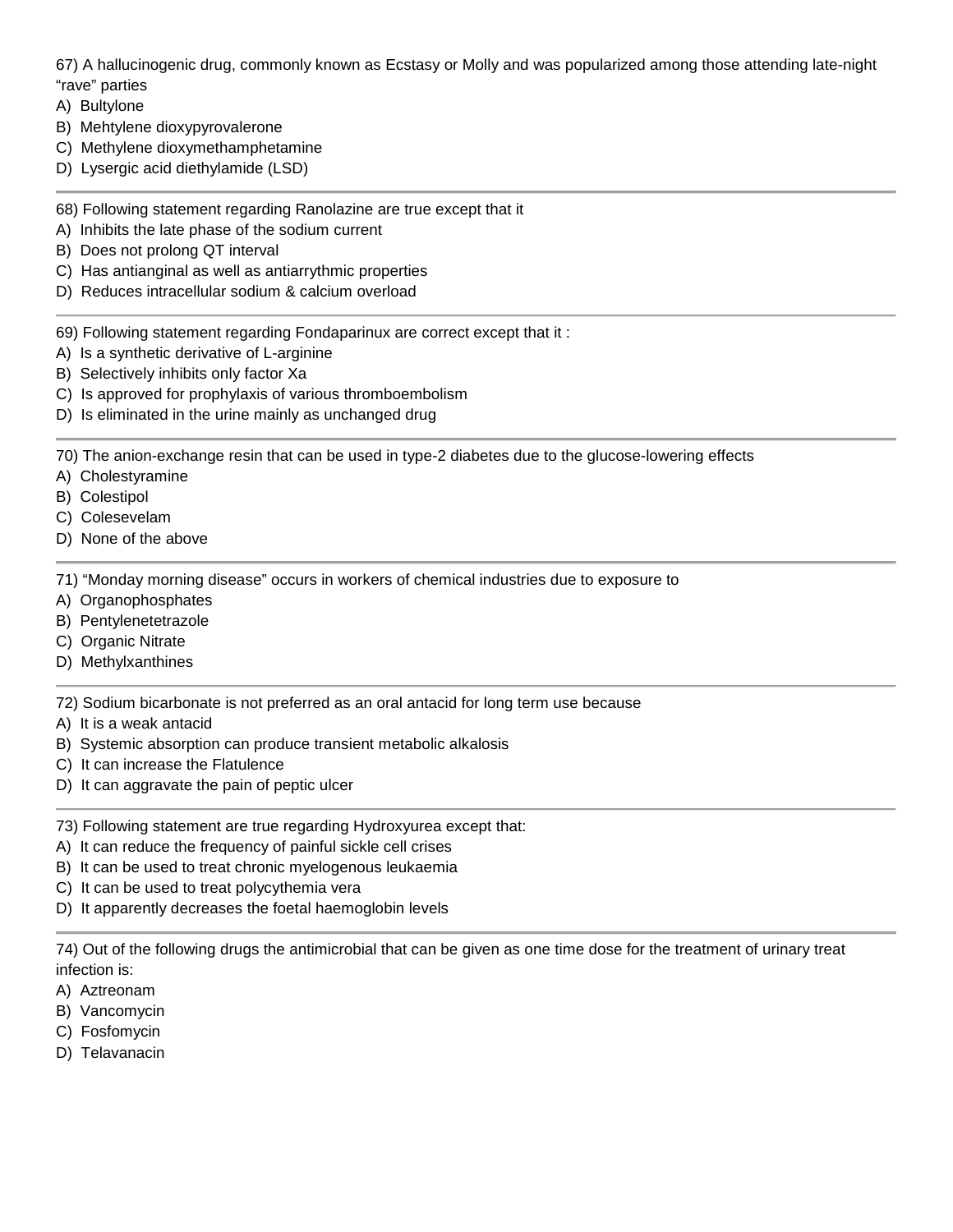75) Following lipopeptide antibiotic should never be used in the treatment of pneumonia (since it is inactivated by pulmonary surfactants) :

- A) Linezolid
- B) Daptomycin
- C) Dalfopristin
- D) All of the above

76) Which of the following antibiotic combinations is inappropriate based on antagonism at the same site of action:

- A) Clindamycin and erythromycin
- B) Doxycycline and amoxicillin
- C) Tigecyline and azithromycin
- D) Ciprofloxacin and amoxicillin

77) A 30 year old pregnant female has cellulitis caused by MRSA. Which of the following antibiotics would be the most appropriate option:

- A) Doxcycline
- B) Clindamycin
- C) Quinupristin/daltopristin
- D) Tigecycline

78) Pseudotumor cerbri can occur as an adverse reaction after long term therapy with:

- A) Tetracyclines
- B) Clindamycin
- C) Rifampicin
- D) Ciprofoxacin

79) Following are possible uses of androgens except:

- A) Testicular failure in children
- B) Hypopituitarism
- C) Hereditary angioneurotic edema
- D) Carcinoma of breast in male

80) All of the following decrease therapeutic effects of levodopa except:

- A) Butyrophenones
- B) Phenothiazines
- C) Metoclopramide
- D) Pergolide

81) Which of the following phenothiazine has least anti-emetic effect:

- A) Thioridazine
- B) Chlorpromazine
- C) Thiothixene
- D) Trifluoperazine

82) Which butyrophenone is also used for producing neuroleptanalgesia:

- A) Flupenthixol
- B) Droperidol
- C) Fentanyl
- D) Ketamine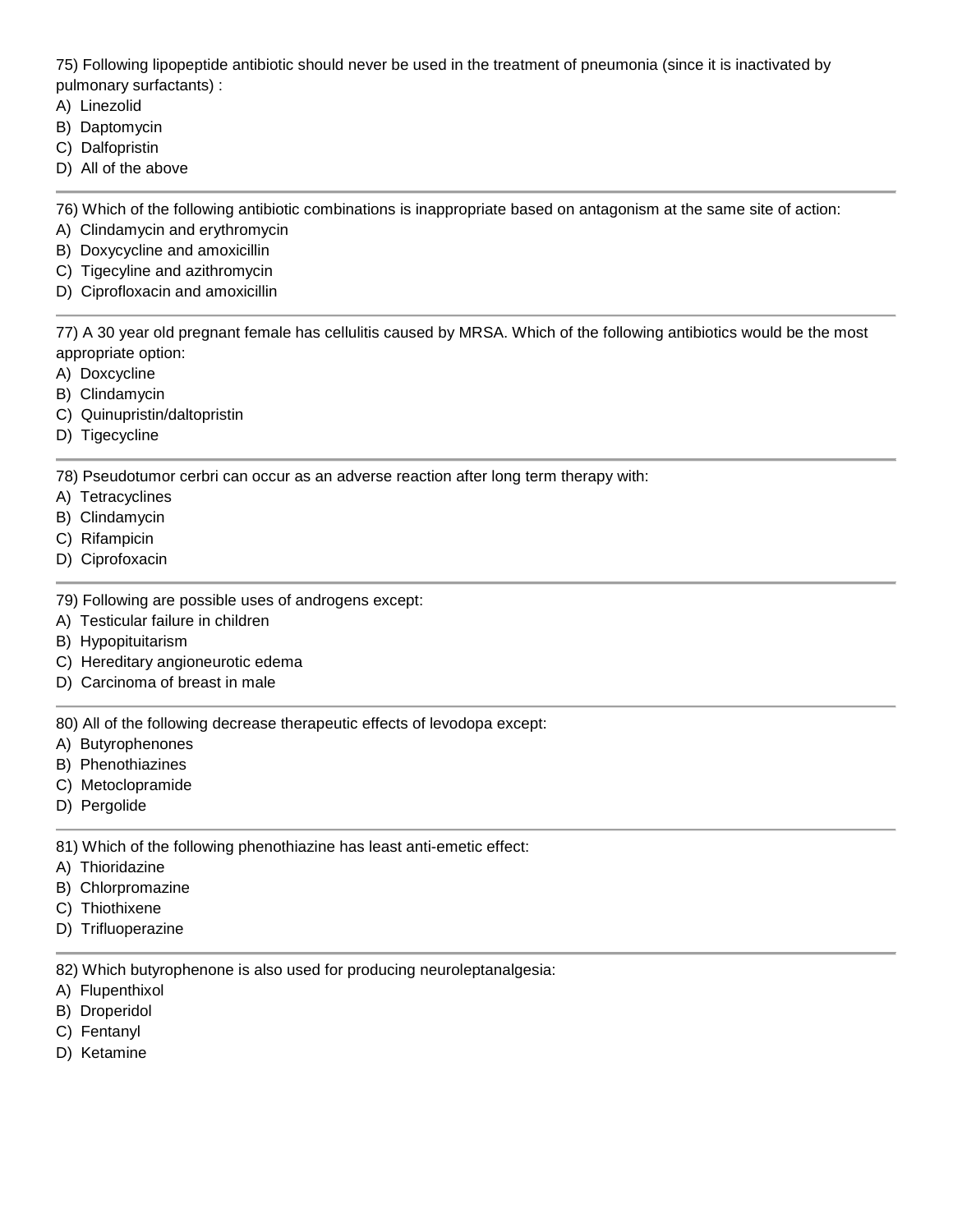83) Which statement is false:

- A) Blockade of dopaminergic system in limbic system produces antipsychotic effect of chlorpromazine
- B) Blockade of dopaminergic system in basal ganglia produces extrapyamidal symptoms
- C) Blockade of dopaminergic system in CTZ induces vomiting by chlorpromazine
- D) Chlorpromazine increases proclactin secretion

84) Morphine reduces all the following except:

- A) Follicle stimulating hormone
- B) Adrenocortictropic hormone
- C) Luteinizing hormone
- D) Growth hormone

85) Which statement is false regarding verapamil:

A) It prolongs A-V nodal effective refractory period

- B) It has negative inotropic action'
- C) It increases P-R interval
- D) It decreases R-R interval

86) Intravenous furosemide is used for rapid control of symptoms in Acute LVF. It provides quick relief of dyspnoea by:

- A) Producing bronchodilation
- B) Causing rapid diuresis and reducing circulating blood volume
- C) Stimulating left ventricular contractility
- D) Causing venodilation
- 87) Therapeutic effects of warfarin appear only when
- A) Synthesis of clotting factors is reduced by 5%
- B) Synthesis of clotting factors is reduced by 10%
- C) Synthesis of clotting factors is reduced by 20%
- D) Synthesis of clotting factors is reduced by 40%

88) All of the following are plasminogen inhibitors except:

- A) Epsilon Amino Caprioic Acid
- B) Tranexamic acid
- C) Aprotinin
- D) Kallikrein
- 89) All of the following can produce constipation except:
- A) Aluminium hydroxide gel
- B) Calcium carbonate
- C) Magnesium carbonate
- D) Nifedipine

90) Which of the following is not a side effect of metoclopramide:

- A) Constipation
- B) Muscle dystonia
- C) Gynaecomastia
- D) Galactorrhoea

91) All of the following sulphonamides are short acting except:

- A) Sulfisoxazole
- B) Sulfamethizole
- C) Sulfadiazine
- D) Sulfadoxine